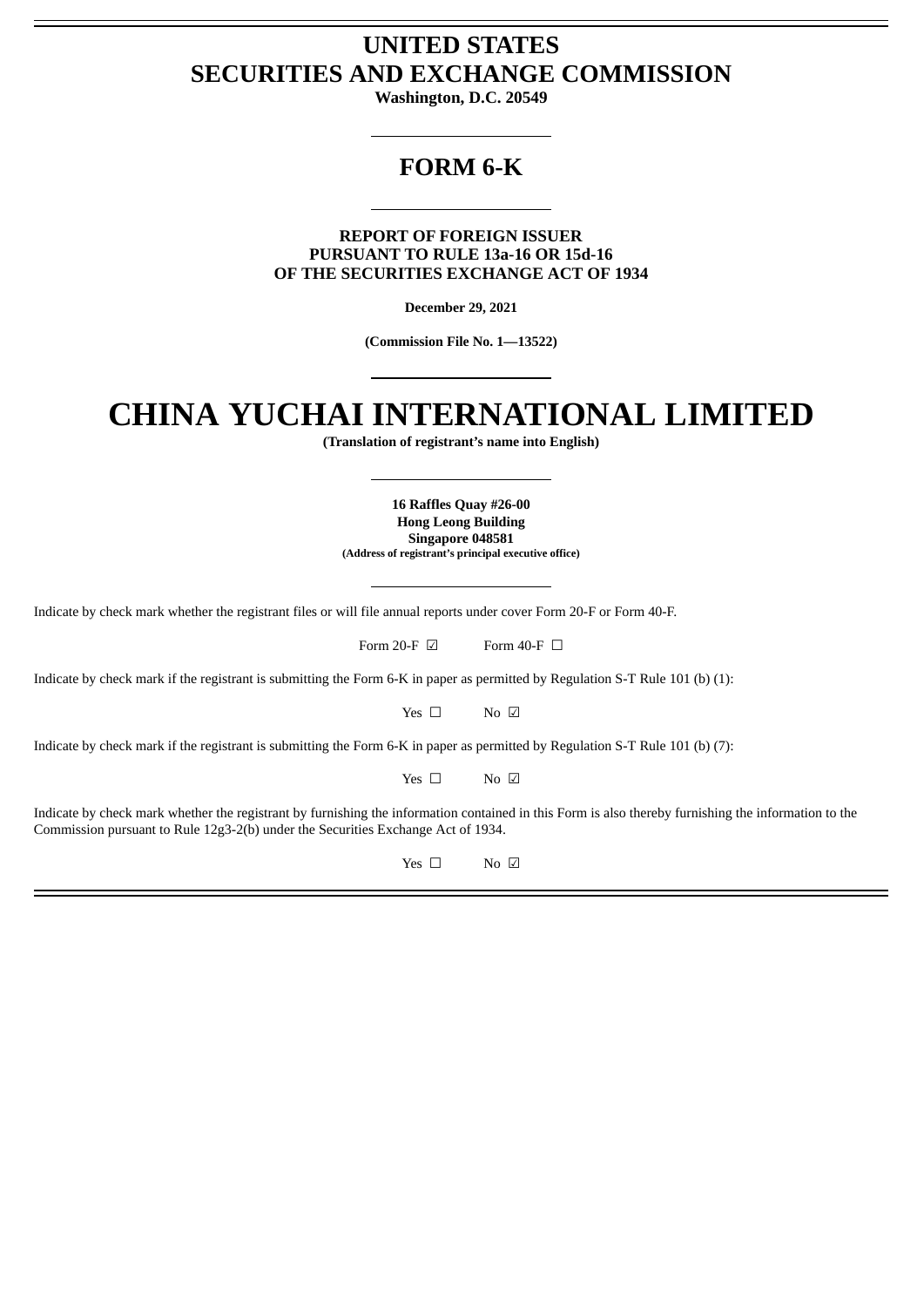# **EXHIBIT INDEX**

## **Exhibit Description**

99.1 Press Release Dated December 29, 2021 - China Yuchai Creates New [Subsidiary](#page-3-0)

ł.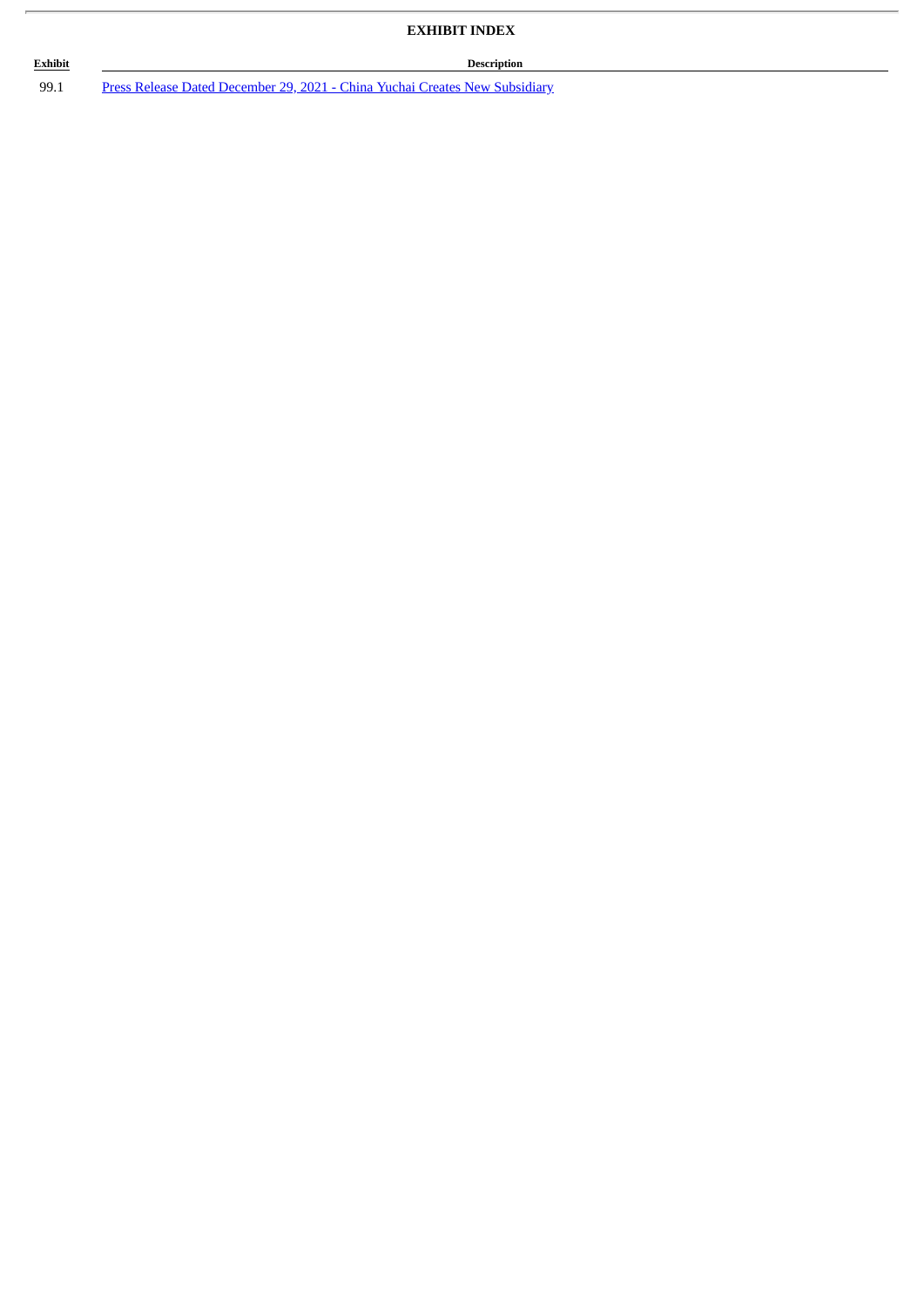## **SIGNATURES**

Pursuant to the requirements of the Securities Exchange Act of 1934, the registrant has duly caused this report to be signed on its behalf by the undersigned, thereto duly authorized.

> China Yuchai International Limited (Registrant)

By: /s/ Weng Ming Hoh

Name: Weng Ming Hoh Title: President/Director

Date: December 29, 2021